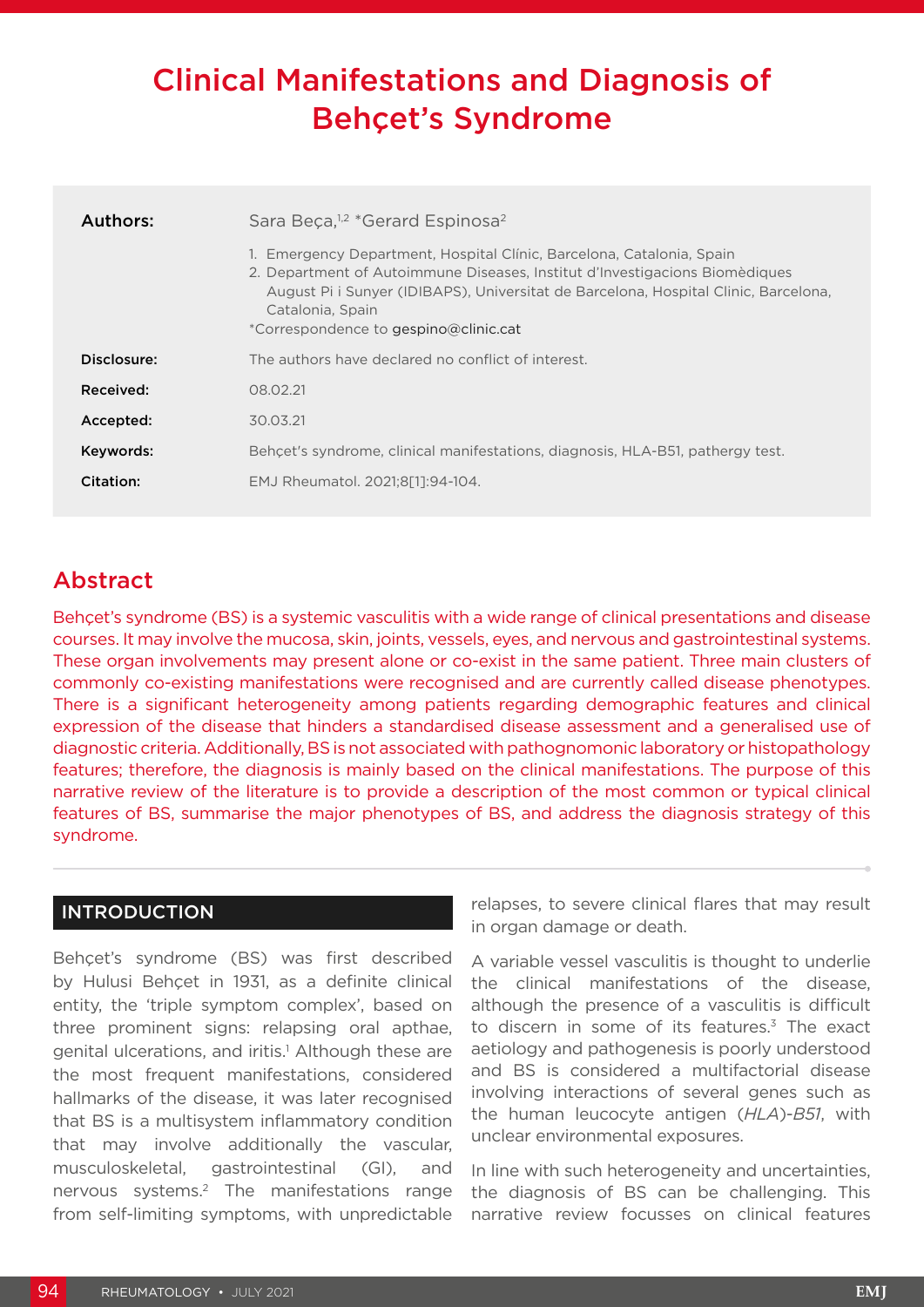of BS, highlighting their specific value on the diagnosis of the disease.

#### **METHODS**

A PubMed search was conducted, using the keywords 'Behçet' AND 'manifestations', 'criteria', 'diagnosis', 'pathology', 'statistics', 'skin', 'eye', 'pulmonary', 'neurological', 'gastrointestinal', 'vascular', 'phenotypes', 'pathergy test', and 'HLA'. Original research articles (retrospective and prospective studies), systematic reviews, meta-analysis, and narrative reviews on the relevant topic published in the English language up to January 31<sup>st</sup> 2021 were included. A narrative review was performed giving priority to more recent, widely cited publications, as well as international guidelines, guided by the authors' experience.

# EPIDEMIOLOGY

BS has its higher prevalence in the Mediterranean region, Middle East, and Far East Asia. Because of this peculiarity, it has been referred as the 'Silk Road disease'. In a meta-analysis by Maldini et al.,<sup>4</sup> a pooled prevalence was reported to be 10.3/100,000 globally, 119/100,000 for Turkey, 31.8/100,000 for the Middle East, 4.5/100,000 for Asia, 3.8/100,000 for North America, and 3.3/100,000 for Europe.4 The prevalence of distinctive organ involvements also varies widely according to geographical regions and ethnic background (Table 1), $5-15$  as well as according to sex and age.

#### Table 1: Clinical manifestations of patients with Behçet's syndrome from diverse world regions.

| Country (N)                         | Oral<br>ulcers | Genital<br>ulcers | <b>Skin</b> | Pseudo<br>folliculitis | Eye | Joint | <b>CNS</b>     | Vascular       | GI             | Epididymitis   |
|-------------------------------------|----------------|-------------------|-------------|------------------------|-----|-------|----------------|----------------|----------------|----------------|
| Spain <sup>5</sup><br>$(n=496)$     | 100            | 64                | 75          | 42                     | 45  | 35    | 14             | 20             |                |                |
| Greece <sup>6</sup><br>$(n=82)$     | 100            | 83                | 73          | N/A                    | 77  | 60    | 20             | 11             | $\overline{7}$ | 19             |
| Italy <sup>7</sup><br>$(n=396)$     | 98             | 67                | N/A         | 36                     | 43  | 15    | 5              | 24             | 34             | N/A            |
| Germany <sup>8</sup><br>$(n=747)$   | 100            | 73                | 80          | 47                     | 50  | 54    | 12             | 22             | 12             | N/A            |
| Egypt <sup>9</sup><br>$(n=1,526)$   | 100            | 85                | 49          | N/A                    | 71  | 49    | 13             | 24             | 10             | N/A            |
| $Iran^{10}$<br>$(n=7,641)$          | 98             | 64                | 62          | 51                     | 56  | 38    | 10             | $\mathcal{G}$  | $\overline{7}$ | 5              |
| Turkey <sup>11</sup><br>$(n=2,313)$ | 100            | 88                | N/A         | 54                     | 29  | 12    | $\overline{2}$ | $\overline{7}$ | $\mathbf{1}$   | N/A            |
| China <sup>12</sup><br>$(n=1,996)$  | 98             | 76                | 69          | 31                     | 35  | 30    | 5              | 8              | $\overline{9}$ | N/A            |
| Korea <sup>13</sup><br>$(n=1,527)$  | 99             | 83                | 84          | N/A                    | 51  | 38    | 5              | $\overline{2}$ | $\overline{7}$ | $\overline{1}$ |
| Japan <sup>14</sup><br>$(n=3,044)$  | 98             | 67                | 84          | N/A                    | 41  | 49    | 26             | 11             | 28             | 8              |
| USA <sup>15</sup><br>$(n=114)$      | 100            | 99                | 79          | 41                     | 49  | 74    | $\overline{7}$ | 17             | 5              | N/A            |

CNS: central nervous system; GI: gastrointestinal; N/A: not applicable.

Data is presented as rounded percentages.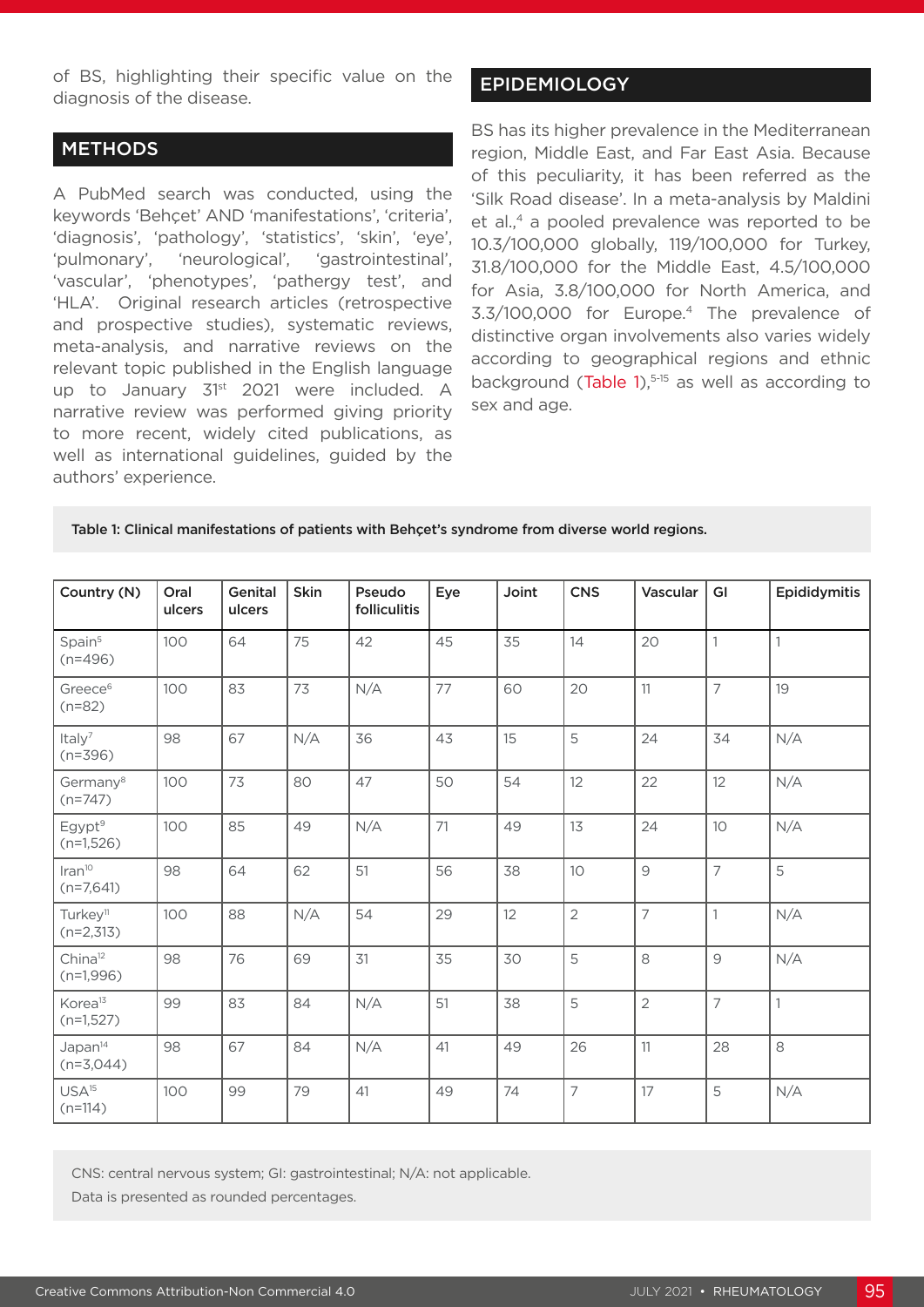GI involvement, for example, is reported in 1–2% of cases in some Mediterranean regions, whereas frequencies around 30–40% are reported in Far East and in patients with northern European background.10 BS most often develops in the third or fourth decade of life, but onset in childhood has been reported in 6-24% of patients.<sup>16</sup> Compared with adults, children have more frequent neurologic manifestations, particularly cerebral venous sinus thrombosis (CVST), GI involvement and family history of BS, and less frequent ocular manifestations.17 The frequency of BS does not differ based on sex but there is difference in disease expression between sexes. Skin, eye, central nervous system (CNS), and vascular involvement are more common in males, whereas erythema nodosum (EN) and genital ulcers (GU) are more frequent in females.<sup>18</sup> The mortality rate is highest early after disease onset and significantly increased among younger men (<25 years of age).<sup>19</sup>

#### CLINICAL MANIFESTATIONS

#### Mucosa and Skin

Mucocutaneous lesions are the most common and usually the earliest manifestations. They include oral and genital ulcerations, papulopustular skin lesions, and nodular-like lesions.20 Oral ulcers (OU) are generally the first and most common symptom,<sup>2</sup> occurring in almost all patients. They are usually small, painful, round, or oval erosions, mainly localised on the lips, buccal mucosa, tongue, and soft palate (Figure 1A). OU typically heal spontaneously in a few days to 2 weeks and without a scar.<sup>21</sup> Fatigue, stress, histamine-rich or -liberating food, local trauma, menstruation, and being a non-smoker have been reported as contributing factors for OU activity in BS.22,23 They continue to develop for many years after disease onset, although the frequency of the episodes tends to diminish over time.19

GU are less frequent than OU but have a high discriminatory value on the diagnosis of BS.2 They are usually located in the scrotum or in the major and minor labia (Figure 1B). More rare locations include the penis, vagina, cervix, inguinal, perineal, and perianal areas.<sup>24</sup> GU are painful at the initial phase, beginning as papules, pustules, or necrosis. They are usually deep and heal within 10-30 days, with formation of scars.<sup>24</sup> Unlike OU, GU tend to occur only in the early years following disease onset and disappear during the later course of the disease.19

Papulopustular lesions are also common features in BS. They are folliculitis- or acne-like lesions which appear as a papule, pustule, and comedons,<sup>25</sup> spontaneously healing in 2-3 days without scars.20 These lesions are most commonly found on back, chest, lower limbs, and buttocks.<sup>24</sup>

EN-like lesions resemble classical EN, presenting typically with bilateral, pretibial, painful erythematous nodules. They can also be localised to the face, neck, forearms, and buttocks. They usually heal spontaneously in a few weeks, with residual hyperpigmentation.<sup>24</sup> Histological features of these lesions are a matter of controversy, but it was reported mixed or lobular panniculitis, infiltration of variable numbers of neutrophils, lymphocytes, and histiocytes and, unlike classical EN lesions, presence of vasculitis.26,27

## Musculoskeletal

Characteristic symptoms are recurrent asymmetric mono- or oligoarthritis or arthralgia, usually involving large joints, especially knees, ankles, and wrists.28 Joint involvement tends to be self-limited, typically leaving no deformity or erosion.28 Sacroiliitis seems rare in patients with BS.29

## Eyes

Ocular involvement is more frequent and severe in male patients.<sup>30</sup> It can be the first manifestation of the disease in 10–20% of the cases and typically presents during the first 2–3 years after the onset of extra-ocular signs.<sup>31</sup>

The most common eye manifestations are panuveitis (60.2%) and posterior uveitis (28.8%).30 Anterior uveitis can occur but is rarely isolated and always non-granulomatous.30 Initially, the involvement is unilateral with a remittingrelapsing course, then becomes bilateral.<sup>32</sup>

Retinal vasculitis and vitritis are the most common findings (Figure 1C).<sup>30</sup> Hypopyon, a visible sedimentation of neutrophils in the aqueous humour, is much less common although it was once considered a hallmark of BS.<sup>30</sup>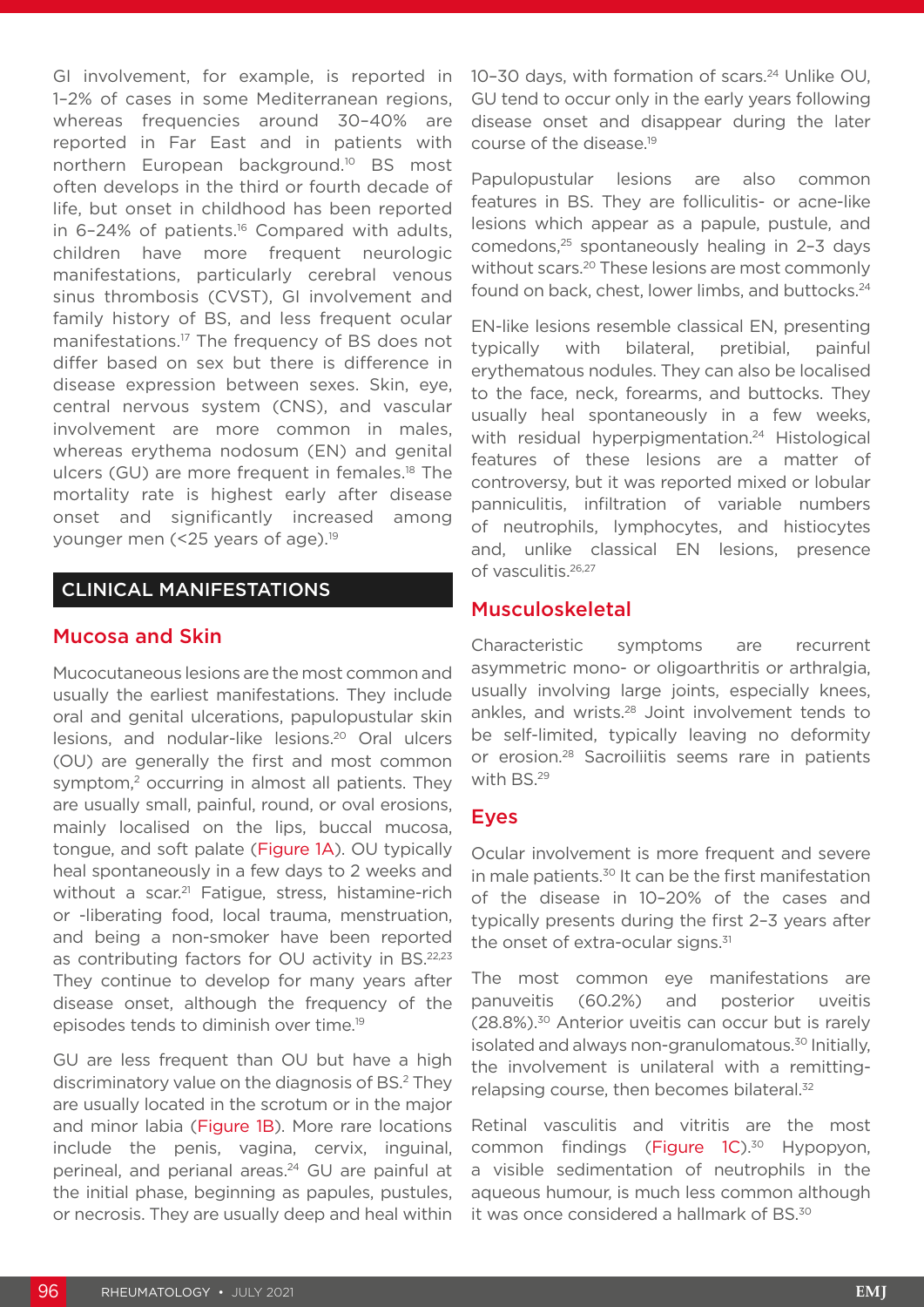







#### Figure 1: Examples of organ manifestations of Behçet syndrome.

A) Oral ulcers on the palate; B) genital ulcers on the scrotum; C) retinal vasculitis (ultra-widefield retinal imaging), with visible haemorrhages and contrast leakage; and D) large lesion, hyperintense on T2-weighted MRI, involving the basal ganglia and diencephalon, compatible with parenchymal neuro-Behçet syndrome.

Tugal-Tutkun et al.<sup>30</sup> recently proposed an algorithm for the diagnosis of Behçet's uveitis in adult patients, based on characteristic clinical findings. The items with higher accuracy for diagnosis of BS were superficial retinal infiltrate or its sequel, retinal nerve fibres layer thickness defect, signs of occlusive retinal vasculitis, diffuse retinal capillary leakage on fluorescein angiography, and absence of granulomatous anterior uveitis or choroiditis in patients with vitritis.<sup>33</sup> Additionally, with newer diagnostic technologies such as optical coherence tomography angiography, microvascular changes in the retinal vascular plexus, and choriocapillaris have been detected before the emergence of

evident clinical findings even in patients with non-ocular BS.34

Ocular involvement is a significant cause of morbidity, although the prognosis has improved in the last 20 years. Tugal-Tuktun et al. $33$  estimated the risk of loss of useful vision to be 6% at 1 year, 17% at 5 years, and 25% at 10 years.<sup>30</sup>

#### Nervous System

Neurological manifestations of BS are commonly referred as neuro-BS (NBS).<sup>35</sup> Its frequency among patients with BS is approximately 9%, being more common in male and younger patients.36 It usually presents late in the disease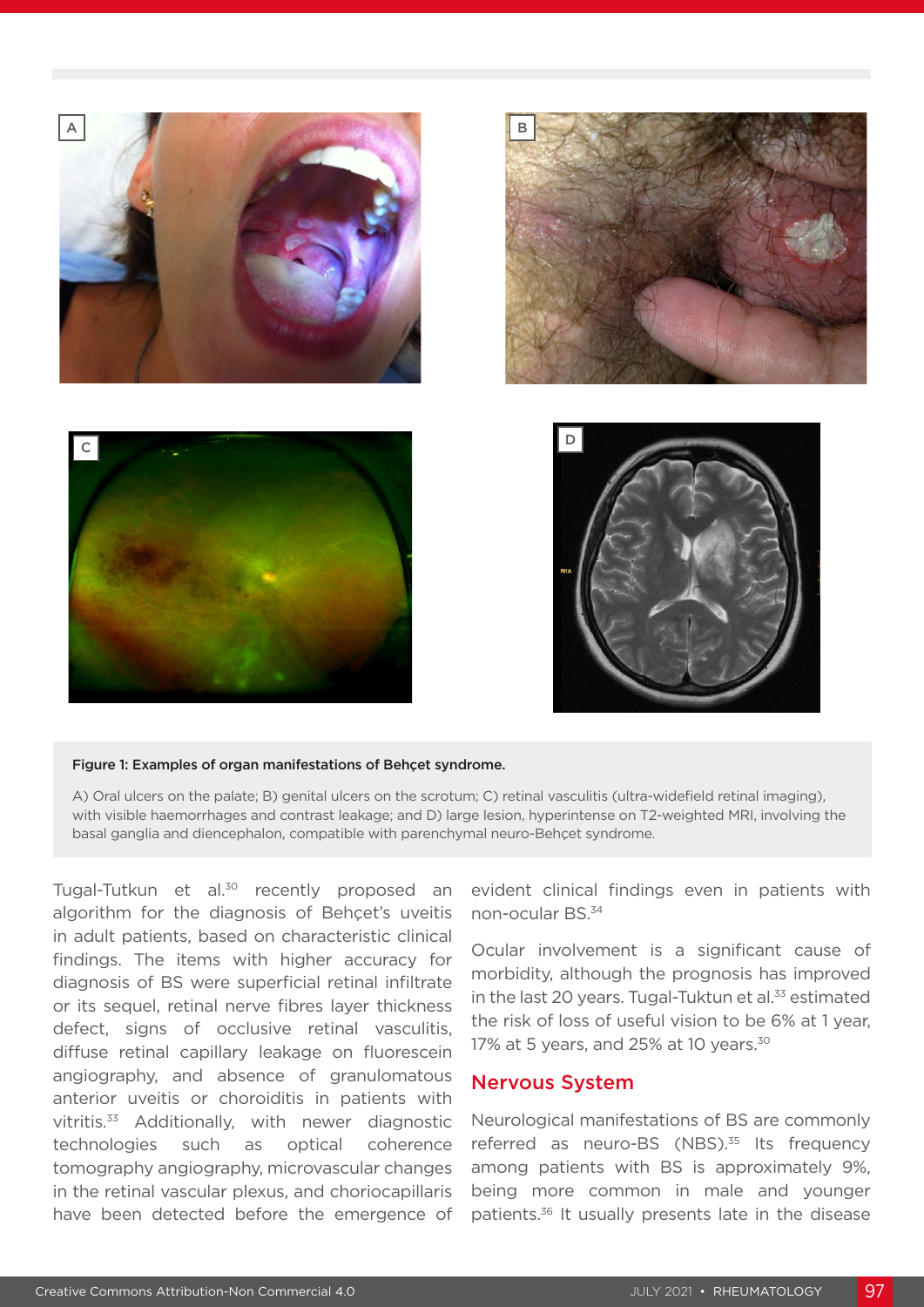course, with a mean time between onset of BS and development of NBS ranging 3-6 years.<sup>37</sup> Rarely, it can precede other systemic features.<sup>37</sup>

The CNS is the usual site of neurological involvement.35 There are two main categories of CNS involvement: parenchymal, which is more frequent and corresponds to an inflammatory meningo-encephalitic process; and nonparenchymal, which occurs secondary to vascular involvement.<sup>35</sup> These two subtypes occur verv rarely in the same individual.<sup>38</sup>

Parenchymal-NBS usually presents with a subacute onset of brain stem, cerebral, optic, spinal cord, or diffuse syndromes, with manifestations such as pyramidal weakness, behavioural changes, headache, ophthalmoplegia, and sphincter changes.35,39 It usually follows a relapsing–remitting pattern or a primary or secondary progressive course.<sup>35</sup> In parenchymal-NBS, cerebrospinal fluid (CSF) protein is usually modestly raised and the CSF cell count is raised in 60–80% cases, reported as neutrophilia, lymphocytosis, or mixed cellularity.35 CSF glucose is usually normal.<sup>35</sup> MRI technique is the gold standard neuro-imaging modality for the diagnosis of NBS. A typical NBS acute or subacute lesion is large, isointense, or hypointense on T1-weighted, commonly enhanced with contrast, and hyperintense on T2-weighted, fluidattenuated inversion recovery, and diffusionweighted images.<sup>35,36</sup> It is preferentially located in the brain stem, but involvement of basal ganglia, diencephalon (Figure 1D) and internal capsule is also common. $36$  On the other hand, chronic lesions are isointense on T1W images, smaller, and predominantly subcortical. Brain stem atrophy, particularly when asymmetric, is typical for chronic NBS and, if it is evident in the initial MRI, a progressive course could be expected.<sup>35,36</sup> Although rare, spinal cord lesions tend to be longitudinally extensive.<sup>38</sup>

Parenchymal-NBS may be difficult to differentiate from its mimics, particularly multiple sclerosis (MS). Some differential features can be listed: sensory symptoms, optic neuritis, internuclear ophthalmoplegia, and spinal cord involvement are more common in MS. In cases of MS, chronic white matter lesions tend to be supratentorial and periventricular with corpus callosum involvement, whereas in BS, lesions are bihemispheric, subcortical, and brain stem

atrophy is characteristic.<sup>2,38</sup> In addition, CSF shows more cells in parenchymal NBS, while they are usually scarce in MS. Conversely to MS, intrathecal oligoclonal IgG bands have infrequently been reported in NBS (6.6–17.5% of patients); they are less stable in the setting of NBS compared to MS and can be easily suppressed by corticosteroid treatment.35,36

Non-parenchymal-NBS presents generally with CVST. A pseudotumour-like intracranial hypertension, acute meningeal syndrome, or acute stroke related to arterial thrombosis, dissection, or aneurysm, can also occur.<sup>35</sup> Patients with NBS-CVST usually present with headache for a few weeks, papilledema and, occasionally, sixth nerve palsy.<sup>40</sup> Cranial MRI scans usually show an occluded dural sinus but venous infarcts are rare.40

The prognosis of parenchymal-NBS is poor. In chronic parenchymal-NBS, a multicentre study revealed a fatal rate and bedridden state rate of 35.2% and 65.4%, respectively, at 200 months after the initiation of treatment.<sup>41</sup> A progressive course, a higher number of attacks, relapse after steroid tapering, and elevated protein and/or pleocytosis in the CSF were associated with a poorer prognosis.42,43 CVST has, in general, a better prognosis.36

## Vascular System

BS can affect both arterial and, most commonly, the venous vascular tree. Except the nonpulmonary arterial disease, vascular involvement usually presents within 5 years of disease onset.44,45 The most frequent types of vascular involvement are superficial and deep vein thrombosis, affecting most commonly the lower extremities but also the superior extremities.<sup>46</sup> Thrombosis of atypical sites, such as inferior and superior vena cava, suprahepatic veins with Budd–Chiari syndrome, portal vein, cerebral sinuses, and right ventricle, are less frequent but quite unique to BS.20 Post-thrombotic syndrome is common. A peculiar feature of BS is the very low possibility of embolism, probably because the chronic relapsing thrombotic events transform veins into dense fibrotic structures, forming a thrombus strongly adherent to the vessel.<sup>10,44,45</sup>

Arterial involvement in BS can be occlusive or, more frequently, aneurysmal. Aneurysms can occur in peripheral and visceral arteries.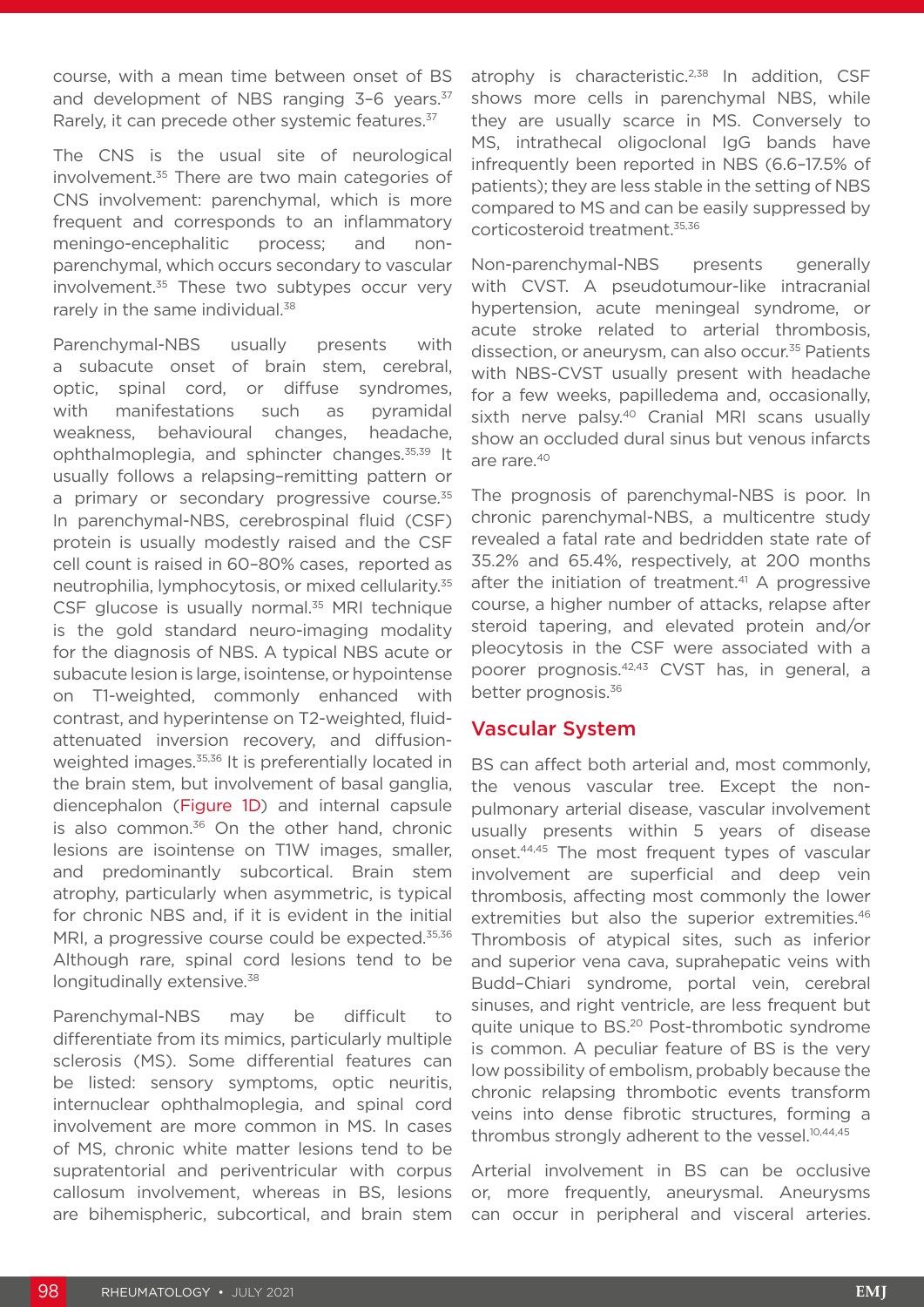Common locations are aorta, femoral, and pulmonary arteries. Presence of multiple lesions is frequent.<sup>47</sup> The co-occurrence of venous and arterial manifestations is common in BS. The contemporary occurrence of arterial pulmonary aneurysms and peripheral venous thrombosis is the hallmark of the Hughes–Stovin syndrome, now considered a form of vascular BS.48 Screening of pulmonary artery aneurysms is important whenever anticoagulation is considered, in order to anticipate a massive haemoptysis.<sup>49</sup>

There is evidence that thrombus and aneurysm/ pseudoaneurysm formation result from underlying vasculitis.45 This is the reason why the European League Against Rheumatism (EULAR) recommends immunosuppressive treatment for the management of acute thrombosis, while the use of anticoagulation is controversial.<sup>49</sup> Although immunosuppressive treatment is effective in these manifestations, in the case of venous thrombosis, it has been described a relapse rate as high as 45% at 2 years despite treatment.<sup>50</sup> In the case of arterial lesions, a long-term outcome study reported a complete remission in only 38.6% of patients and a relapse rate of 27.7%.47 Additionally, the vascular involvement in BS, particularly the pulmonary artery aneurysms had been identified as a leading cause of death in these patients.19

## Gastrointestinal System

GI manifestations usually start 5–10 years after the onset of OU. The ileocecal area is the most commonly involved location (in up to 96% of cases), although the whole GI tract could be affected.<sup>51</sup> It typically presents with single or few, oval or round, large, and deep ulcers, with distinct borders, usually in a focal or multifocal distribution.51 The most common symptoms include abdominal pain (87–92% of patients), followed by diarrhoea, and GI bleeding.<sup>51</sup> Acute abdomen findings such as perforation or GI bleeding were reported in a percentage as high as 30% of patients with GI involvement from BS.52 Histologically, Behçet's ulcers contain nonspecific chronic inflammation, and, eventually, a phlebitis.<sup>52,53</sup>

GI involvement in BS may be difficult to differentiate from Crohn's Disease. A comparative study revealed that round shape of the ulcers, five or fewer in number, focal distribution, and absence of aphthous or cobblestone lesions were significantly dominant features in BS.<sup>54</sup> Long-segment, intestinal obstruction, fistulas, and perianal abscesses were found to be significantly more frequent in Crohn's Disease.<sup>55</sup> GI involvement tends to have a recurrent course. Even with treatment, relapses may occur in approximately 20% of patients.52

# Cardiac Manifestations

Cardiac involvement is very rare, described in 0.6% of patients in a large cohort in Iran.<sup>10</sup> Virtually all cardiac structures can be affected. There have been reports of coronary artery disease (with documented aneurysms and stenotic lesions, thrombus, or external compression by an aneurysm of a sinus of Valsalva), pericarditis, myocarditis, endocarditis and endomyocardial fibrosis, aortic regurgitation (caused by annular dilation and sinus of Valsalva aneurysm secondary to aortitis), mitral valve prolapse, and intracardiac thrombus (particularly in the right ventricle, and prone to recurrence).<sup>56,57</sup>

# Pulmonary Manifestations

Pulmonary artery involvement (PAI) has a prevalence rate of less than 5%.<sup>58</sup> It generally consists of pulmonary aneurysms, but isolated pulmonary artery thrombosis has also been reported. Haemoptysis is the most common symptom. Cough, fever, chest pain, and dyspnoea can also occur. Pulmonary parenchymal lesions commonly accompany active PAI. They may present as nodules, consolidations, cavities, and ground-glass lesions.<sup>59</sup> Parenchymal lesions can be confused with opportunistic infections. However, studies have supported that parenchymal lesions are part of the PAI spectrum as they decrease significantly after immunosuppressive treatment and histopathological examination of the nodular infiltrations shows bronchiolitis obliterans organising pneumonia, granuloma, or infarction.59

## Miscellaneous

Unusual manifestations have been reported. Some examples include orchiepididymitis, which is reported variably in different populations and generally follows other clinical manifestations of BS;<sup>60</sup> audio-vestibular system involvement, with sensorineural hearing loss and tinnitus;<sup>61</sup> and laryngeal manifestations, with potentially destructive ulcerations and stenosis.<sup>62</sup>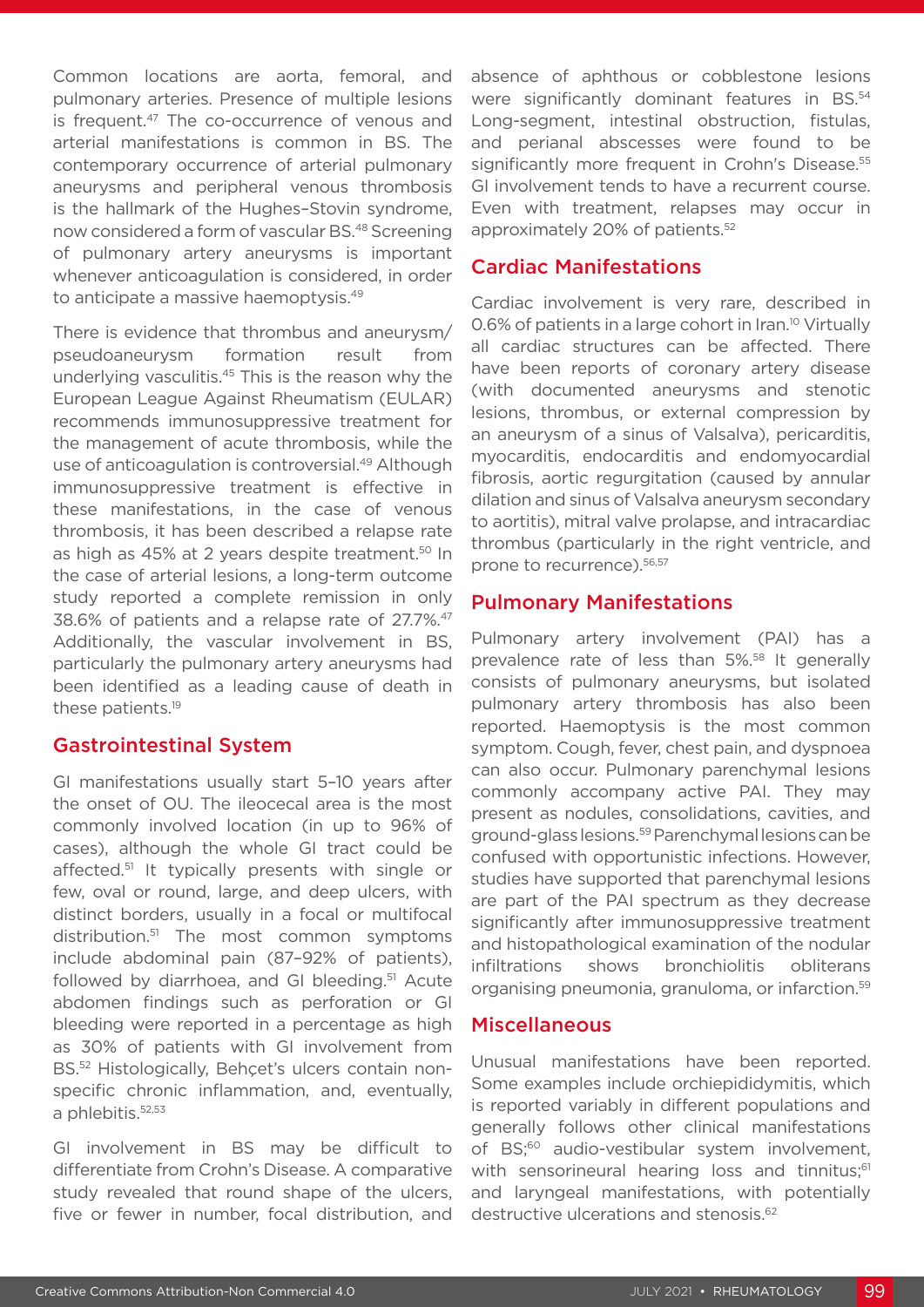# DISEASE PHENOTYPES

The above-mentioned organ involvements rarely occur as discrete BS manifestations and are commonly clustered. A number of cluster analyses and association studies identified significant associations among specific disease manifestations, reported as BS phenotypes. Three major BS phenotypes have been described. The presence of a phenotype can alert for the diagnosis, may help define molecular mechanisms leading to the co-development of different manifestations and could in the future guide a strategy for a personalised therapeutic approach.

# Mucocutaneous and Articular Phenotype

There were a consistent proportion of patients present with both mucocutaneous and articular involvements. It was identified an association between papulopustular lesions and arthritis, and a strong association between EN and GU.<sup>63</sup> It was suggested that enthesitis was also part of this cluster. Additionally, mucocutaneous lesions of the genital area were found to be negatively associated with the presence of ocular and neurological involvements.20

# Peripheral Vascular and Extraparenchymal Neurological **Phenotype**

In a previous study, a significant association was found between peripheral vascular disease and extraparenchymal neurological involvement.<sup>44</sup> In addition to this, approximately 80% of the patients with PAI were found to have concomitant venous thrombosis.<sup>64</sup> These associations suggest that events on both the arterial and the venous side of the vascular tree were likely sustained by similar pathogenic mechanisms. Vascular involvement has also been negatively associated with the presence of eye manifestations.<sup>20</sup>

# Parenchymal Neurological and Ocular **Phenotype**

Growing evidence suggests an association between the posterior uveitis and parenchymal neurological involvement. Male sex and *HLA-B51*-positivity are features associated with this phenotype.<sup>65</sup>

#### **DIAGNOSIS**

#### Classification Criteria

There is no specific or pathognomonic biomarker, histopathology feature, or laboratory test for the diagnosis of BS; therefore, BS diagnosis is primarily clinical. Development of classification and diagnostic criteria have been an important focus in this field in order to categorise patients for study purposes and, in some cases, with the intent to guide an accurate diagnosis.

Classification and diagnosis criteria are produced using the same methodology, but they have different purposes. Classification criteria are intended to define a homogeneous population with similar clinical features, and, for that reason, they should have high specificity for the underlying disease while paying the price of losing sensitivity. Conversely, the goal of diagnostic criteria is to accurately identify as many individuals with the condition as possible, and therefore they should have high sensitivity and specificity, as well as high predictive measures. In theory, a diagnosis applies classification criteria to an individual patient but the diagnostic performance of any criteria depends on their sensitivity and specificity, and also on pretest probability of the disease, which reflects the prevalence of the disease and potential mimickers. In the case of BS, because of the wide clinical heterogeneity as well as the geographical and ethnic variation of prevalence and disease expression, it is difficult to accomplish universal diagnostic criteria that capture the full range of disease presentations and perform equally well in diverse populations.

Reflecting this challenging task, to the date of this article, 17 sets of diagnosis/classification criteria for BS have been proposed; the majority originating from different countries.<sup>66</sup> In general, they have OU, GU, and eye involvement in common. The first international criteria were the International Study Group (ISG) criteria for Behçet disease,<sup>67</sup> developed in 1990 with the collaboration of seven countries and being the most widely used thereafter. As a result of the low sensitivity of the ISG criteria observed in some validation studies, the International Team for the Revision of the International Criteria for Behçet disease (ITR-ICBD)<sup>68</sup> proposed new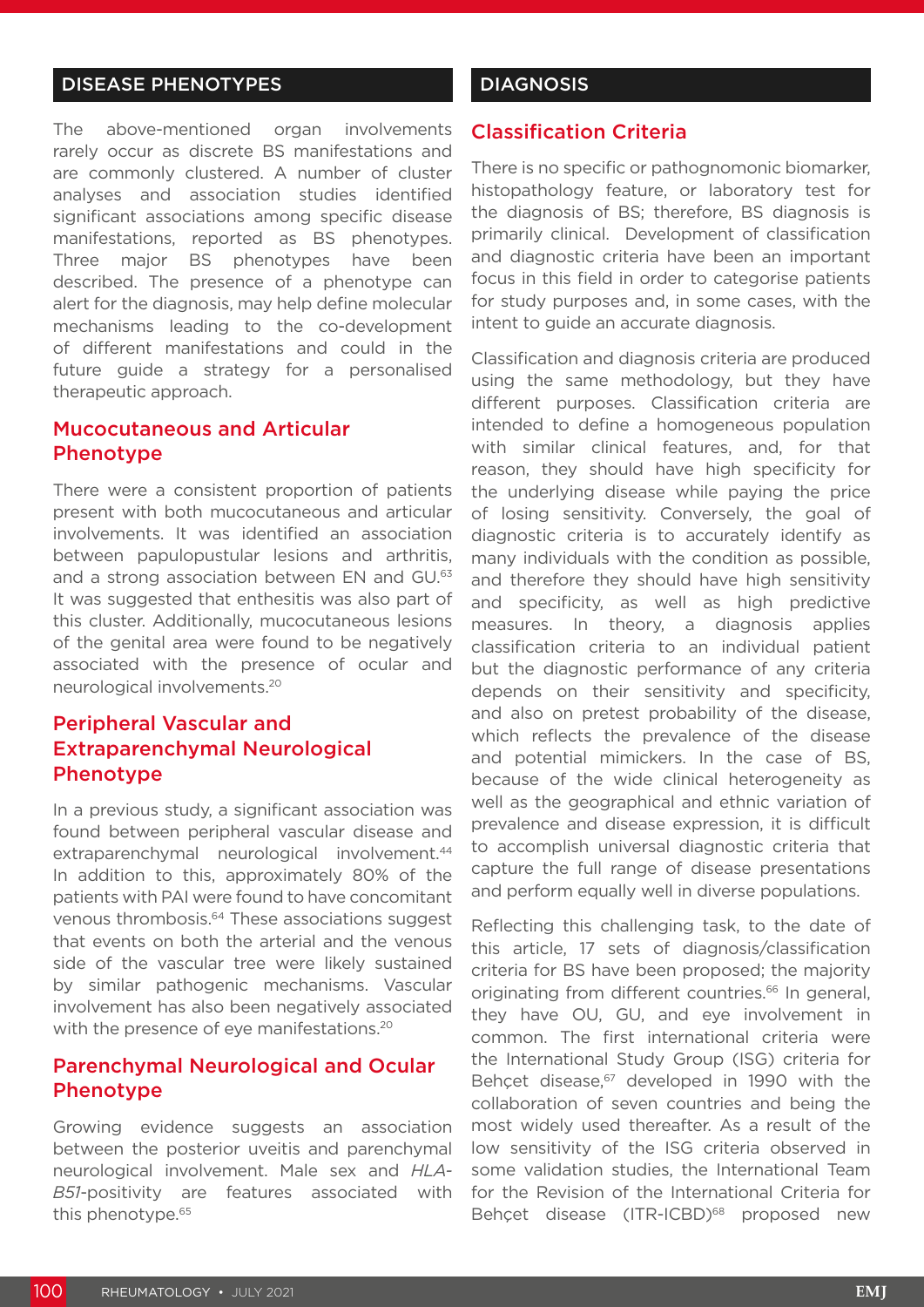criteria in 2014, with contributions from 27 countries. The ICBD intended to perform well regardless of the country and provide a useful tool to the identification of possible BS by non-experts. Compared to the ISG criteria, the ITR-ICBD consider different points for distinct manifestations, oral aphthae are not a mandatory criterion, and include vascular and neurological findings (Table 2). ICBD was shown to have much better sensitivity, 3% lower specificity, and better accuracy than ISG criteria.<sup>66</sup> The ICBD were then validated in Iranian patients<sup>69</sup> but its performance on a British cohort revealed a specificity of only 19%,70 again advising caution on its use for diagnosis purposes in diverse clinical sceneries. Therefore, criteria have to be tailored to the practice setting and applied with clinical judgment. The pursuit of universal diagnostic criteria is now debatable, and subspecialty

specific criteria have been proposed as a way to reduce the number of differential diagnosis in each particular scenery.<sup>71</sup>

Based on a childhood registry, a classification criteria for paediatric disease has been developed, called Paediatric Behçet's Disease criteria (Table 2).72 In these criteria, all manifestations have the same weight, oral aphthosis is not mandatory, and a pathergy test is not considered.

#### Pathergy Test

The pathergy test is a non-specific hypersensitivity skin reaction induced by trauma such as a needle prick. Although there is no standardised procedure, it generally consists of an intradermal puncture on the skin with a 20-gauge or smaller needle into the patient's flexor aspect of the forearm.

Table 2: Comparison of the International Study Group, International Criteria for Behçet disease, and Paediatric Behçet's Disease criteria.

| Criteria         | ISG <sup>67</sup>                                                    | ICBD <sup>68</sup>                             | PEDBD <sup>69</sup>                   |  |  |
|------------------|----------------------------------------------------------------------|------------------------------------------------|---------------------------------------|--|--|
| Manifestations   | Recurrent oral ulceration*                                           | Oral aphtosis: 2 points                        | Recurrent oral aphthosis:* 1<br>point |  |  |
|                  | Recurrent genital ulcers                                             | Genital aphtosis: 2 points                     |                                       |  |  |
|                  | Ocular lesions <sup>+</sup>                                          | Ocular lesions: <sup>+</sup> 2 points          | Genital aphthosis: 1 point            |  |  |
|                  | Skin lesions‡                                                        | Skin lesions: #1 point                         | Ocular lesions: <sup>+</sup> 1 point  |  |  |
|                  | Positive pathergy test                                               | CNS manifestations: 1 point                    | Skin lesions: #1 point                |  |  |
|                  |                                                                      | Vascular disease:** 1 point                    | Neurological disease: § 1<br>point    |  |  |
|                  |                                                                      | Positive pathergy test<br>(optional):##1 point | Vascular disease:** 1 point           |  |  |
| Indicative of BS | Recurrent oral ulceration<br>plus two out of the other<br>four items | >4 points                                      | $\geq$ 3 points                       |  |  |

\*Oral ulceration needs to be recurrent and ≥3 in 12-month period for ISG and PEDBD.

†Defined as anterior and/or posterior uveitis and/or retinal vasculitis.

‡In ISG as erythema nodosum-like, pseudofolliculitis, papulopustular lesions, or acneiform nodules; in ICBD defined as erythema nodosum, pseudofolliculitis (pustulosis), or aphthous ulcers; in PEDBD as erythema nodosum, necrotic folliculitis, acneiform lesions.

§Excludes isolated headaches.

\*\*In ICBD defined as arterial thrombosis, large vein thrombosis, phlebitis, and superficial phlebitis; in PEDBD as venous thrombosis, arterial thrombosis, arterial aneurysm.

††If pathergy testing is conducted, one extra point may be assigned for a positive result.

BS: Beçhet's syndrome; CNS: central nervous system; ICBD: International Criteria for Behçet disease; ISG: International Study Group; PEDBD: Paediatric Behçet's Disease.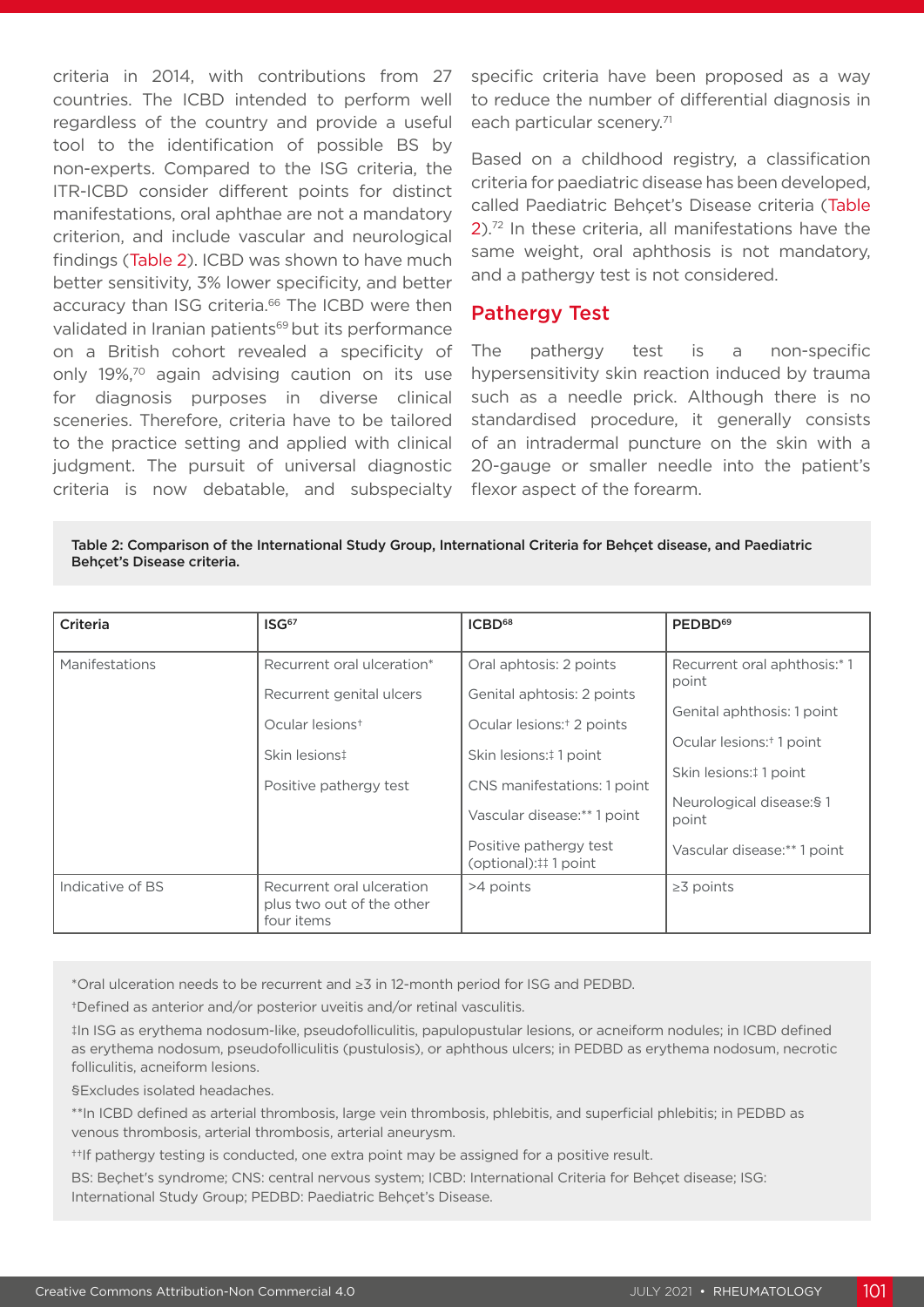It is considered positive when an indurated papule or pustule forms within 48 hours. Pathergy positivity is highly suggestive but not pathognomonic of BS, occurring for example in pyoderma gangrenosum, Sweet syndrome, and inflammatory bowel diseases.73

There are significant variations in the prevalence of pathergy among different populations. The positivity rate in BS is highest in countries along the Silk Road, and it is uncommon in Northern European and North American patients with BS.74 Additionally, numerous studies have also demonstrated a decline in the prevalence of positive pathergy tests over the past decades.10 Taking this into account, pathergy testing may be considered especially for patients who do not fulfil the criteria, standing near to the cut-off point, at least in countries with high prevalence of BS.

# *HLA-B51*

BS is associated with the major histocompatibility complex *HLA-B51* allele. *HLA-B51* is carried by 34% to 64% of patients and increases the risk of BS development by a factor of 5.9.75 Nevertheless, its prevalence varies across the globe, being higher in Asian, Middle Eastern, and Southern European populations, and lower in Northern Europe and North America.<sup>75</sup> Additionally, the presence of *HLA-B51* genotype among control healthy individuals ranges from 11% to 22%.75 Although *HLAB51* allele is the most established risk factor for BS, it is neither necessary nor sufficient for its development. For these reasons, the diagnostic value of *HLA-B51* positivity is limited and it

may be used as a supportive finding only in the presence of appropriate clinical findings.

The presence of *HLA-B51* seems to have some relation to disease expression. According to a meta-analysis, *HLA-B51/B5* is associated with significant increased prevalence of GU and ocular or skin involvement and with lower risk of GI involvement in BS.76 Conversely, a recent large Japanese survey found that the presence of *HLA-B51* correlated negatively with the presence of GU.14 In any case, clinical presentations of *HLA-B51*-positive and negative BS patients are not distinguishable.

## **CONCLUSION**

BS is a complex and heterogeneous entity that does not fit perfectly into any recognised nosological group. OU are the most frequent manifestation, but the vascular and neurological involvements have the worst prognosis. Diagnosis is not straightforward because it is mainly based on clinical features. There are several classification criteria, often used to assist the diagnosis, but limitations should be considered. A solid knowledge of the typical manifestations and the local presentation of the disease is therefore essential to an accurate diagnosis. Current research focusses on the pathogenic mechanisms of the disease and its phenotypes, as well as on advances in laboratory and imaging techniques for diagnosis and monitorisation of BS. Shedding light on these topics may contribute to tailored therapeutic strategies and better outcomes in the future.

#### References

- 1. Behçet H. Some observations on the clinical picture of the so-called triple symptom complex. Dermatologica. 1940;81(2):73-83.
- 2. Yazici H et al. Behçet syndrome: a contemporary view. Nat Rev Rheumatol. 2018;14(2):107-19.
- 3. Ehrlich GE. Vasculitis in Behçet's disease. Int Rev Immunol. 1997;14(1):81-8.
- 4. Maldini C et al. Exploring the variability in Behçet's disease prevalence: a meta-analytical approach. Rheumatology (Oxford). 2018;57(1):185-95.
- 5. Rodriguez-Carballeira M et al. Registry of the Spanish network of Behçet's disease: a descriptive analysis of 496 patients. Clin Exp Rheumatol. 2014;32(4 Suppl 84):S33- 9.
- 6. Zouboulis CC et al. Onset signs, clinical course, prognosis, treatment and outcome of adult patients with Adamantiades-Behçet's disease in Greece. Clin Exp Rheumatol. 2003;21(4 Suppl 30):S19-26.
- 7. Sota J et al. Behçet's syndrome in Italy: a detailed retrospective analysis of 396 cases seen in 3 tertiary referral clinics. Intern Emerg Med.

2020;15(6):1031-9.

- 8. Bonitsis NG et al. Gender-specific differences in Adamantiades-Behçet's disease manifestations: an analysis of the German registry and meta-analysis of data from the literature. Rheumatology (Oxford). 2015;54(1):121-33.
- 9. Gheita TA et al. Behçet's disease in Egypt: a multicenter nationwide study on 1526 adult patients and review of the literature. Clin Rheumatol. 2019;38(9):2565-75.
- 10. Davatchi F et al. Behçet's disease in Iran: Analysis of 7641 cases. Mod Rheumatol. 2019;29(6):1023-30.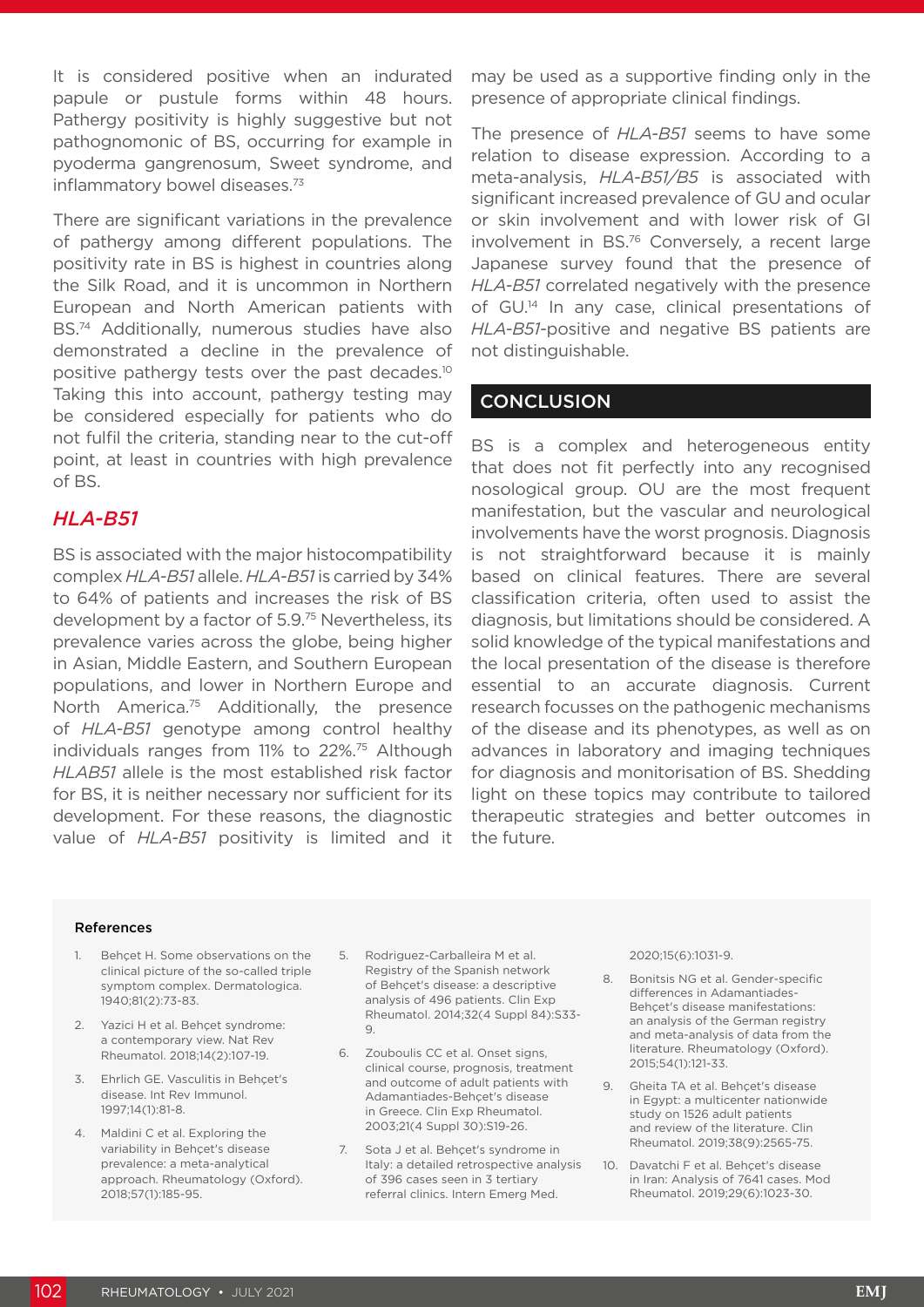- 11. Tursen U et al. Evaluation of clinical findings according to sex in 2313 Turkish patients with Behçet's disease. Int J Dermatol. 2003;42(5):346-51.
- 12. Zhang Z et al. Clinical manifestations of Behçet's disease in Chinese patients. APLAR Journal of Rheumatology. 2006;9(3):244-7.
- 13. Bang D et al. Epidemiologic and clinical survey of Behçet's disease in Korea: the first multicenter study. J Korean Med Sci. 2001;16(5):615-8.
- 14. Mizuki Y et al. The influence of HLA-B51 on clinical manifestations among Japanese patients with Behçet's disease: a nationwide survey. Mod Rheumatol. 2020;30(4):708-14.
- 15. Kilian NC, Sawalha AH. Behçet's disease in the United States: a single center descriptive and comparative study. Eur J Rheumatol. 2017;4(4):239-44.
- 16. Yildiz M et al. Pediatric Behçet's disease - clinical aspects and current concepts. Eur J Rheumatol. 2019;7(Suppl 1):1-10.
- 17. Batu ED. Diagnostic/classification criteria in pediatric Behçet's disease. Rheumatol Int. 2019;39(1):37-46.
- 18. Ideguchi H et al. Behçet disease: evolution of clinical manifestations. Medicine (Baltimore). 2011;90(2):125- 32.
- 19. Kural-Seyahi E et al. The long-term mortality and morbidity of Behçet syndrome: a 2-decade outcome survey of 387 patients followed at a dedicated center. Medicine (Baltimore). 2003;82(1):60-76.
- 20. Bettiol A et al. Behçet: the syndrome. Rheumatology (Oxford). 2020;59(Suppl 3):iii101-7.
- 21. Davatchi F et al. Behçet's disease: epidemiology, clinical manifestations, and diagnosis. Expert Rev Clin Immunol. 2017;13(1):57-65.
- 22. Volle G et al. Dietary and nondietary triggers of oral ulcer recurrences in behçet's disease. Arthritis Care Res (Hoboken). 2017;69(9):1429-36.
- 23. Iris M et al. The assessment of contributing factors to oral ulcer presence in Behçet's disease: dietary and non-dietary factors. Eur J Rheumatol. 2018;5(4):240-3.
- 24. Alpsoy E. Behçet's disease: a comprehensive review with a focus on epidemiology, etiology and clinical features, and management of mucocutaneous lesions. J Dermatol. 2016;43(6):620-32.
- 25. Mat C et al. Behçet's syndrome: facts and controversies. Clin Dermatol. 2013;31(4):352-61.
- 26. Demirkesen C et al. Clinicopathologic evaluation of nodular cutaneous lesions of Behçet syndrome. Am J Clin Pathol. 2001;116(3):341-6.
- 27. Kim B, LeBoit PE. Histopathologic features of erythema nodosum- -like lesions in Behçet disease: a comparison with erythema nodosum focusing on the role of vasculitis. Am J Dermatopathol. 2000;22(5):379-90.
- 28. Yurdakul S et al. The arthritis of Behçet's disease: a prospective study. Ann Rheum Dis. 1983;42(5):505-15.
- 29. Maghraoui AE et al. A controlled study of sacroiliitis in Behçet's disease. Clin Rheumatol. 2001;20(3):189-91.
- 30. Tugal-Tutkun I et al. Uveitis in Behçet disease: an analysis of 880 patients. Am J Ophthalmol. 2004;138(3):373-  $80.$
- 31. Khairallah M et al. Epidemiology of Behçet disease. Ocul Immunol Inflamm. 2012;20(5):324-35.
- 32. Posarelli C et al. Behçet's syndrome and ocular involvement: changes over time. Clin Exp Rheumatol. 2020;38 Suppl 127(5):86-93.
- 33. Tugal-Tutkun I et al. An algorithm for the diagnosis of behçet disease uveitis in adults. Ocul Immunol Inflamm. 2020;1-10.
- 34. Comez A et al. Quantitative analysis of retinal microcirculation in optical coherence tomography angiography in cases with Behçet's disease without ocular involvement. Int Ophthalmol. 2019;39(10):2213-21.
- 35. Kalra S et al. Diagnosis and management of Neuro-Behçet's disease: international consensus recommendations. J Neurol. 2014;261(9):1662-76.
- 36. Borhani-Haghighi A et al. Neuro-Behçet's disease: an update on diagnosis, differential diagnoses, and treatment. Mult Scler Relat Disord. 2019;39:101906.
- 37. Al-Araji A, Kidd DP. Neuro-Behçet's disease: epidemiology, clinical characteristics, and management. Lancet Neurol. 2009;8(2):192-204.
- 38. Uygunoglu U, Siva A. Behçet's syndrome and nervous system involvement. Curr Neurol Neurosci Rep. 2018;18(7):35.
- 39. Ishido M et al. Distinct clinical features between acute and chronic progressive parenchymal neuro-Behçet disease: meta-analysis. Sci Rep. 2017;7(1):10196.
- 40. Uygunoglu U, Siva A. Nervous system involvement in Behçet's syndrome. Curr Opin Rheumatol. 2019;31(1):32-9.
- 41. Hirohata S et al. Retrospective analysis of long-term outcome of chronic progressive neurological manifestations in Behçet's disease. J Neurol Sci. 2015;349(1-2):143-8.
- 42. Akman-Demir G et al. Clinical patterns of neurological involvement in Behçet's disease: evaluation of 200 patients. The Neuro-Behcet Study Group. Brain. 1999;122:2171-82.
- 43. Siva A et al. Behçet's disease: diagnostic and prognostic aspects of neurological involvement. J Neurol. 2001;248(2):95-103.
- 44. Tascilar K et al. Vascular involvement in Behçet's syndrome: a retrospective analysis of associations and the time course. Rheumatology (Oxford). 2014;53(11):2018-22.
- 45. Seyahi E et al. Clinical and ultrasonographic evaluation of lower-extremity vein thrombosis in Behçet syndrome: an observational study. Medicine (Baltimore). 2015;94(44):e1899.
- 46. Emmi G et al. Vascular Behçet's syndrome: an update. Intern Emerg Med. 2019;14(5):645-52.
- 47. Saadoun D et al. Long-term outcome of arterial lesions in Behçet disease: a series of 101 patients. Medicine (Baltimore). 2012;91(1):18-24.
- 48. Hughes JP, Stovin PG. Segmental pulmonary artery aneurysms with peripheral venous thrombosis. Br J Dis Chest. 1959;53(1):19-27.
- 49. Hatemi G et al. 2018 update of the EULAR recommendations for the management of Behçet's syndrome. Ann Rheum Dis. 2018;77(6):808-18.
- 50. Ozguler Y et al. Clinical course of acute deep vein thrombosis of the legs in Behçet's syndrome. Rheumatology (Oxford). 2020;59(4):799-806.
- 51. Lee CR et al. Colonoscopic findings in intestinal Behçet's disease. Inflamm Bowel Dis. 2001;7(3):243-9.
- 52. Hatemi I et al. Characteristics, treatment, and long-term outcome of gastrointestinal involvement in Behçet's syndrome: a strobecompliant observational study from a dedicated multidisciplinary center. Medicine (Baltimore). 2016;95(16):e3348.
- 53. Hatemi I et al. Gastrointestinal involvement in Behçet disease. Rheum Dis Clin North Am. 2018;44(1):45-64.
- 54. Lee SK et al. Differential diagnosis of intestinal Behçet's disease and Crohn's disease by colonoscopic findings. Endoscopy. 2009;41(1):9-16.
- 55. Ye JF, Guan JL. Differentiation between intestinal Behçet's disease and Crohn's disease based on endoscopy. Turk J Med Sci. 2019;49(1):42-9.
- 56. Sezen Y et al. Cardiovascular involvement in Behçet's disease. Clin Rheumatol. 2010;29(1):7-12.
- 57. Farouk H et al. Cardiac findings in patients with Behçet's disease: facts and controversies. Anatol J Cardiol. 2016;16(7):529-33.
- 58. Seyahi E, Yazici H. Behçet's syndrome: pulmonary vascular disease. Curr Opin Rheumatol. 2015;27(1):18-23.